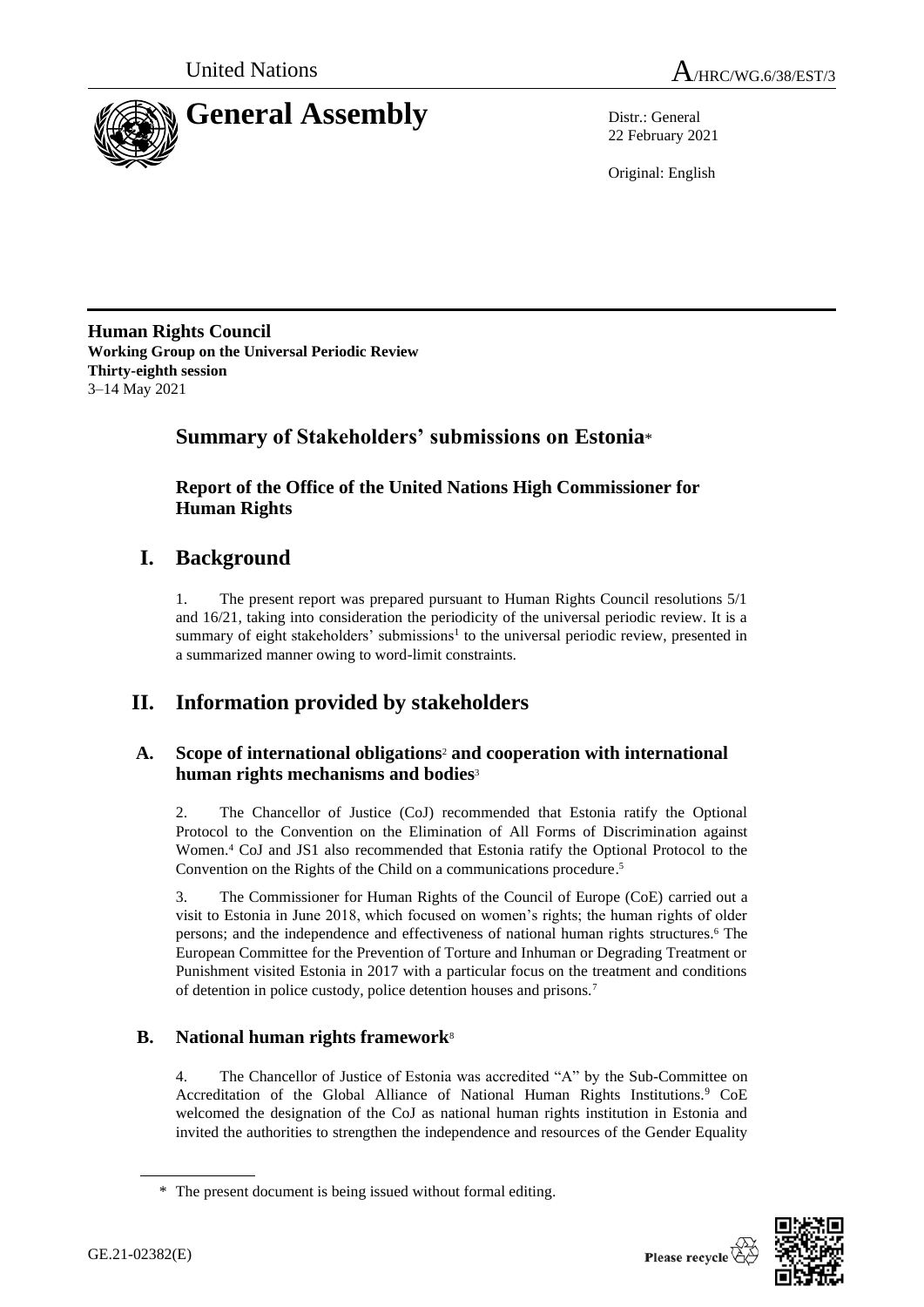and Equal Treatment Commissioner. <sup>10</sup> The European Union Agency for Fundamental Rights (EU/FRA) reported that Estonia had a non-accredited OPCAT institution as the national preventive mechanism.<sup>11</sup>

### **C. Implementation of international human rights obligations, taking into account applicable international humanitarian law**

#### **1. Cross-cutting issues**

#### *Equality and non-discrimination*<sup>12</sup>

5. According to JS2, the anti-discrimination legislation was insufficient and the implementation weak. Discrimination on the grounds of nationality (ethnicity), race or colour was prohibited in almost all areas of life, but discrimination on the basis of religion or belief, age, disability or sexual orientation, was prohibited only in the field of employment according to the Equal Treatment Act.<sup>13</sup> The CoJ also highlighted that discrimination was prohibited only in situations related to employment (including vocational training). The CoJ and JS2 recommended that Estonia amend the Equal Treatment Act to prohibit discrimination in all spheres of society on all grounds and implement existing anti-discrimination legislation. 14

6. JS2 reported that the Government's funding for its own programmes on gender equality and equal treatment was of concern and showed large fluctuations over the years. In addition, the funding for Gender Equality and Equal Treatment Commissioner was clearly insufficient in relation to its tasks, relying heavily on foreign funding for human rights and gender equality projects. It recommended that Estonia increase governmental funding for gender equality and equal treatment programmes. 15

7. The Organization for Security and Co-operation in Europe-Office of Democratic Institutions and Human Rights (OSCE/ODIHR) stated that intolerance and discrimination were significantly directed towards people perceived to be of Asian descent in the early phase of the pandemic. It recommended that Estonia condemn any form of discrimination and hate crime and abstain from any statement or action that exacerbates vulnerabilities and that any measures and restrictions imposed due to the emergency situation are created and applied in a non-discriminatory manner. 16

8. JS2 indicated that the Government did not provided any meaningful and comprehensive overview of existing legal and other measures that could directly or indirectly discriminate on the basis of sexual orientation or gender identity. As a result, some violations had occurred by decisions of the courts.<sup>17</sup> JS2 added that the gender recognition process for transgender people was confusing and difficult to access as these changes in legal gender recognition were made dependent on previous medical interventions and not on a person's self-determination. It recommended that Estonia change the regulation of gender recognition by separating the processes of medical and legal gender recognition and ensure that legal gender recognition is based on selfdetermination.<sup>18</sup>

9. With regard to same sex marriage, JS2 reported that the state did not yet fully recognise the rights of same-sex families. The Registered Partnership Act, which allowed same-sex couples to register was passed without the implementation bill, so other laws, such as the Family Law Act, the Vital Statistics Registration Act and the Population Register Act, were not amended accordingly. JS2 recommended that Estonia adopt implementing provisions for the law on cohabitation to ensure its full implementation.<sup>19</sup> EU/FRA indicated that the Supreme Court of Estonia declared null and void the part of the Aliens Act that precluded granting temporary residence permits to same-sex registered partners of Estonian citizens. The court invoked the fundamental right to family life, which also applies to same-sex partners who wish to live in Estonia as a family.<sup>20</sup>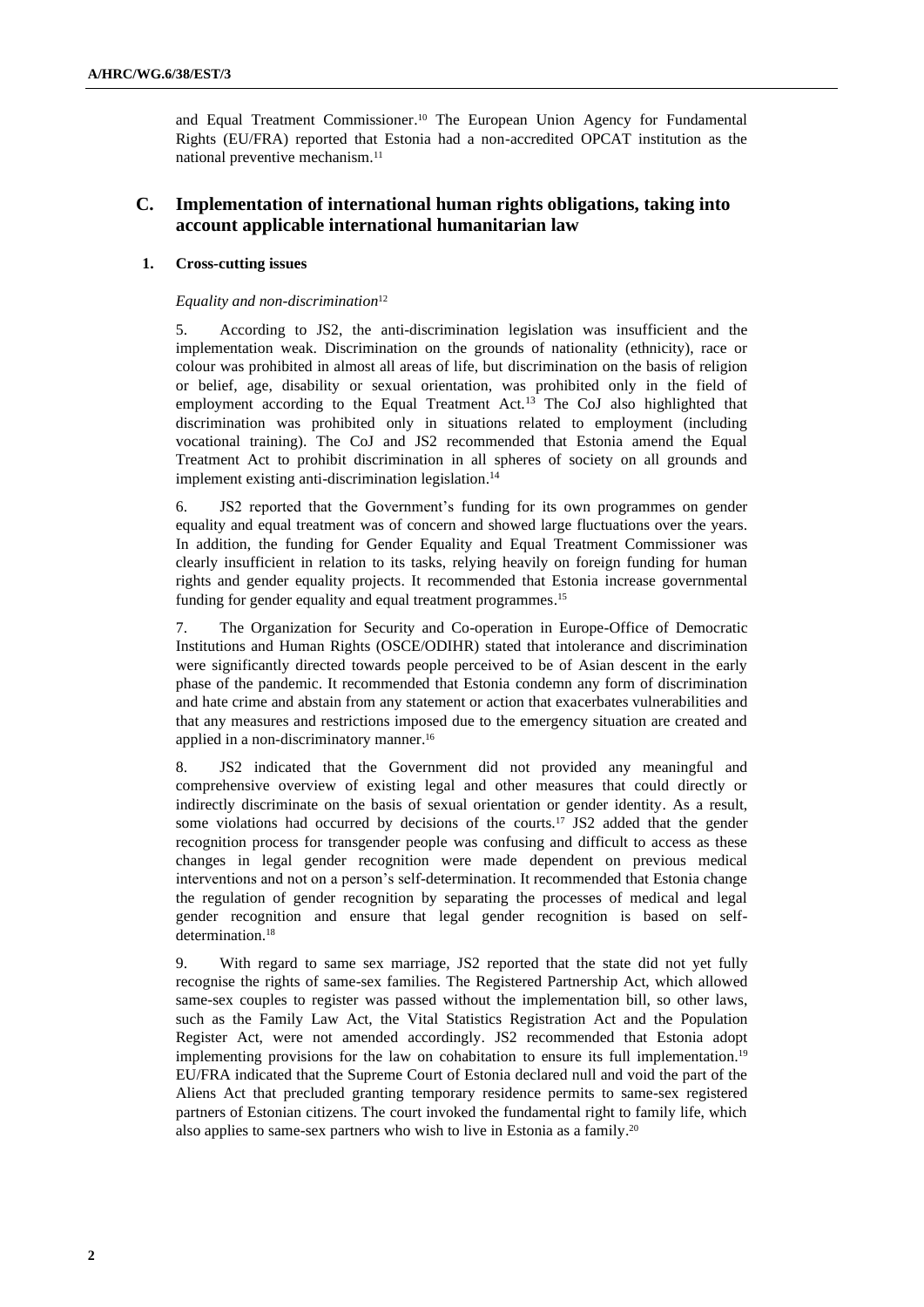#### **2. Civil and political rights**

#### *Right to life, liberty and security of person*<sup>21</sup>

10. EU/FRA indicated that Estonia had laws or regulations in place specifying national standards of minimum cell space per prisoner or detainee established at 3m² per person in individual cells. However it stressed that access to showers and hot water did not meet the Rule 19.4 of the European Prison Rules. In addition, EU/FRA reported serious problems regarding the proper separation of sanitary areas and indicated that the national preventive mechanism (Chancellor of Justice) from Estonia noted a very disturbing practice of not respecting the privacy of pregnant women, even those in labour. 22

11. Further to its visit to Estonia in 2017, the European Committee for the Prevention of Torture and Inhuman and Degrading Treatment or Punishment was very concerned about the appalling material conditions found at Pärnu, Tallinn, Tartu and Valga detention houses, as well as at Tallinn East police station, and the small size of some of the cells seen in various police establishments. That Committee recommended that the material shortcomings be remedied and that cells measuring less than 5m² no longer be used for overnight stays. The same Committee expressed serious misgivings about the fact that remand prisoners were still frequently being held in police detention houses beyond the period of police custody (pending their transfer to a prison) for one to four weeks, and in some cases even for several months. 23

#### *Administration of justice, including impunity, and the rule of law*<sup>24</sup>

12. EU/FRA highlighted legislative measures adopted in 2018 by several Member States including Estonia to better implement and reflect the Victims' Rights Directive (2012/29/EU). EU/FRA indicated that, in July 2019, the European Commission urged Estonia (and other nine Member States) to finish incorporating that Directive into national law.<sup>25</sup>

13. With regard to the presumption of innocence, the CoJ indicated that, although it was enshrined in both the Estonian Constitution and the Code of Criminal Procedure, it was permissible to express doubts and inform the public about the content of the charges against a person. It recommended that Estonia ensure that the presumption of innocence is respected in practice when the state is planning or conducting proceedings and when informing the public. 26

14. With regard to child sensitive justice, EU/FRA indicated that the Penal Code was amended in 2019 to strengthen the rights of the child.<sup>27</sup> JS1 reported that, under the Code of Criminal Procedure, it was established that the body conducting proceedings may involve a child protection officer, social worker, teacher or psychologist in hearings that involve a child witness.<sup>28</sup> JS2 recommended that Estonia ensure that all local governments have a sufficient number of child protection workers.<sup>29</sup>

15. The Group of States against Corruption (CoE-GRECO) noted that authorities should go further to strengthen their prevention efforts towards, on the one hand, ministers and government officials and, on the other, law enforcement personnel. According to CoE-GRECO, Estonia has adopted the Anti-Corruption Act as a comprehensive legislative framework to prevent corruption amongst all official, complemented by the Civil Service Act for civil servants. CoE-GRECO indicated that this legal legislative background needed to be supported by a code of conduct for persons with top executive functions.<sup>30</sup>

#### *Fundamental freedoms and the right to participate in public and political life*<sup>31</sup>

16. JS2 reported that the political climate had become more hostile towards human rights NGOs since 2019 elections with several incidents taking place and attempts to end the funding for human rights NGOs. It recommended that Estonia ensure sustainable funding mechanisms for human rights NGOs.<sup>32</sup>

17. EU/FRA and JS2 reported that there was no specific law prohibiting or defining hate crimes, nor any hate motive that constituted an aggravating circumstance. <sup>33</sup> The Penal Code included a provision prohibiting the incitement of hatred although it was rarely used. JS2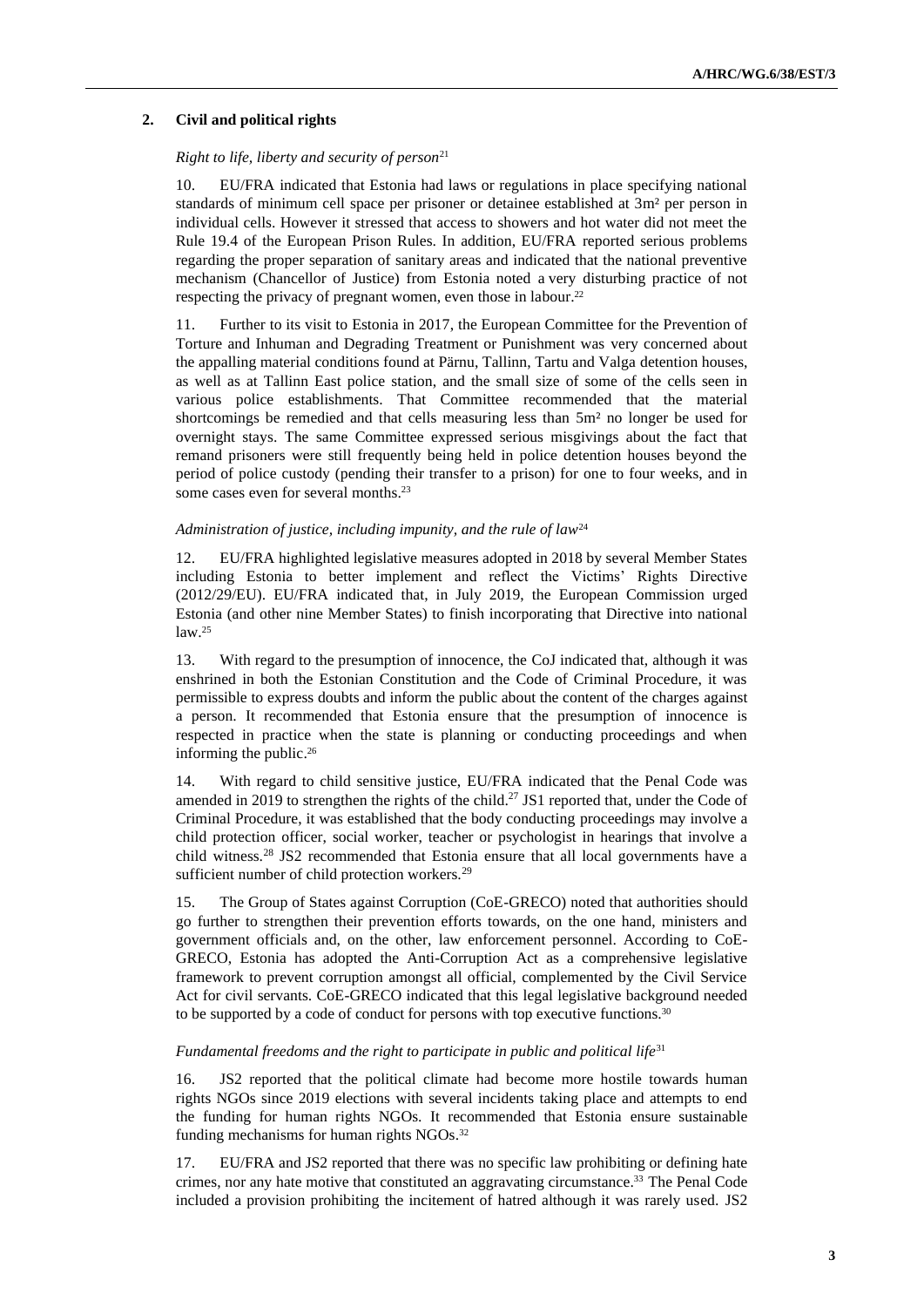recommended that Estonia criminalise hate speech and adopt provisions of the Penal Code that would make hate motivation an aggravating circumstance when committing a crime and effectively combat incitement to hatred. 34

18. According to JS2, all prisoners and people with disabilities were disenfranchised by law of their right to vote. JS2 recommended that Estonia amend the relevant laws so that the voting ban only applies to prisoners who have it as an additional punishment in their sentence and declare illegal the constitutional impediment, upon which a person who has by court been declared without legal capacity cannot vote.<sup>35</sup>

19. The Conscience and Peace Tax International reported that the military service was obligatory for all male Estonian citizen who needed to register for military service at the age of 16 and remained listed as liable for reserve service until the age of 60. Reservists were apparently liable to recall every five years. It recommended that Estonia clarify that the reserve obligations of those who have performed alternative service will in no case be performed within the armed forces. 36

#### *Prohibition of all forms of slavery*<sup>37</sup>

20. The EU Group pf Experts on Action against Trafficking in Human Beings (CoE-GRETA) indicated that the offence of trafficking in human beings was introduced in the Criminal Code of Estonia in 2012. CoE-GRETA urged Estonia to add to the definition of human trafficking under Article 133 of the Criminal Code the component of "action", to ensure that all the "means" provided for in the Convention on Action against Trafficking in Human Beings were adequately reflected. It also urged authorities to ensure that national anti-trafficking action is comprehensive, through the adoption of a dedicated action plan against human trafficking. 38

21. The European Centre for Law and Justice (ECLJ) indicated that Estonia had shifted from serving as a country of origin for human trafficking in the previous UPR cycle to a country of destination with increasing numbers of calls in the dedicated hotline at the Social Insurance Agency.<sup>39</sup> JS1 had a similar concern.<sup>40</sup> ECLJ stressed that Estonia had the legal measures in place to punish human trafficking but these were ultimately useless if police and border security did not have the resources and training needed to identify instances and victims of human trafficking.<sup>41</sup>

22. CoE-GRETA reported that in Estonia the formal identification of a person as a victim of human trafficking was linked to the opening of a criminal investigation into human trafficking or a related offence and this could only be carried out by law enforcement authorities or the Prosecutor's Office. It urged the authorities to ensure that the formal identification of a person as a victim of human trafficking did not depend on the presence of elements to prove trafficking or a related offence and to introduce a formalised National Referral Mechanism for the identification of victims for different purposes of exploitation, defining the roles and responsibilities of all relevant public and non-State actors. It also urged the Estonian authorities to improve the identification of victims of trafficking among children and foreign nationals. 42

23. CoE-GRETA expressed concern about the relatively high proportion of suspended sentences delivered for human trafficking offences. It urged the authorities to ensure that trafficking offences for different types of exploitation were proactively investigated and prosecuted, by developing the training and specialisation of investigators prosecutors and judges, and providing law enforcement agencies with the necessary resources and tools. CoE-GRETA considered that the authorities should make full use of the available measures to protect victims and to prevent intimidation during the investigation and during and after the court proceedings.<sup>43</sup>

24. According to JS1, in the years 2015-2016, Estonia had the highest proportion of child victims of trafficking of all European Union member states (83%). Like sexual crimes, most reported human trafficking crimes in Estonia were committed against minors although these numbers had seen a significant decline in recent years yet all crimes relating to the trafficking of children in 2019 were of sexual nature.<sup>44</sup> JS1 reported that child friendly facilities for interviewing child victims or witnesses were rarely used in trafficking cases as the victim was usually over 14. In addition, child victims of trafficking who were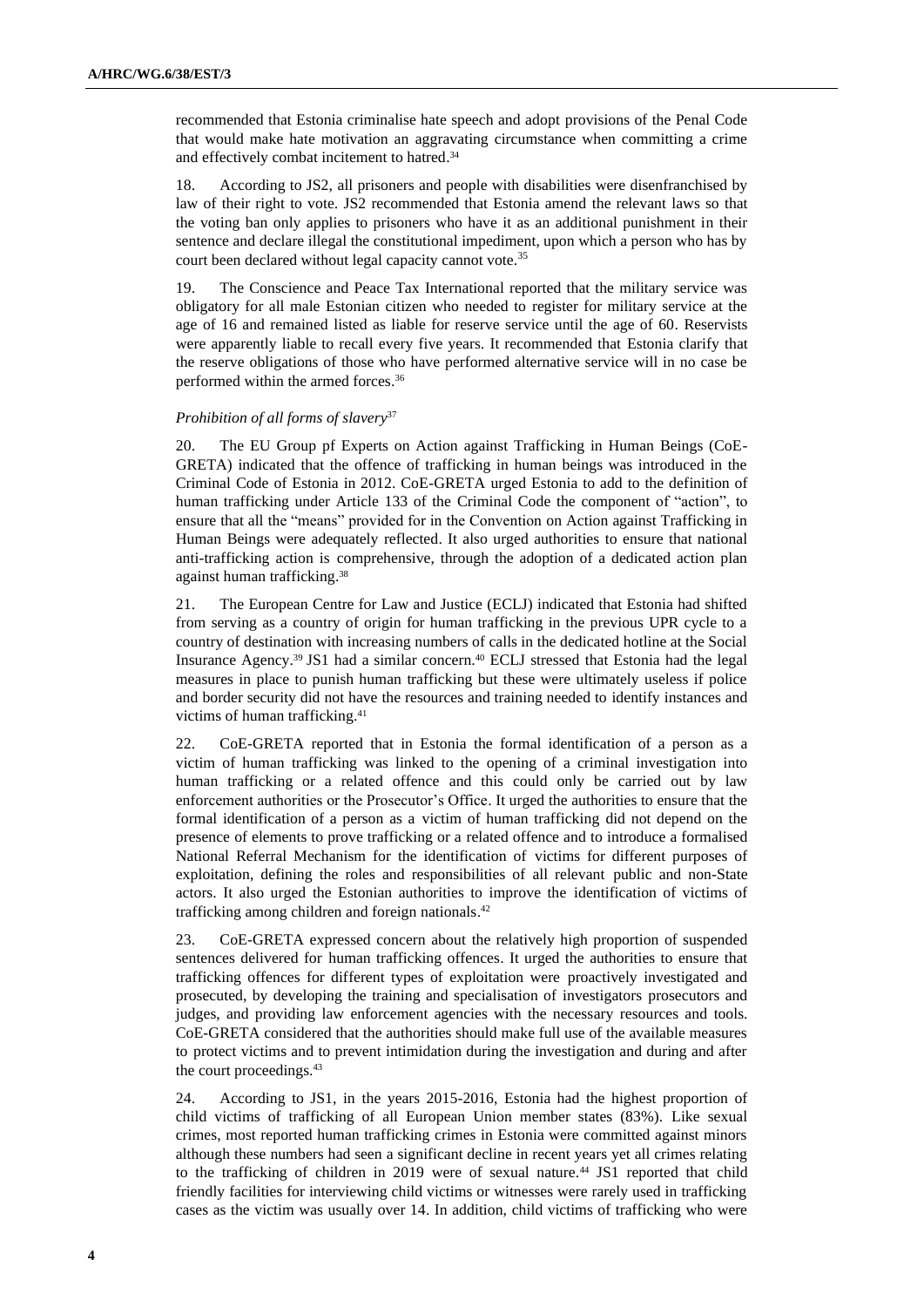over 14 were not provided with a child protection specialist, psychologist or legal representation, highlighting a worrying trend of providing unequal protection to children aged over 14.<sup>45</sup> CoE-GRETA urged the Estonian authorities to improve specialised assistance of child victims of trafficking and to provide effective access to guardianship.<sup>46</sup>

25. JS1 indicated that engaging in prostitution was not illegal in Estonia although the Penal Code criminalized certain acts related to prostitution and aiding prostitution was considered an offence. These offences did not carry heavier penalties when committed against children. However, offering money or some other benefit for sexual intercourse or other sexual acts to a minor is illegal under the Penal Code. In addition, the exploitation of minors in prostitution was considered under the human trafficking of minors offence.<sup>47</sup>

#### **3. Economic, social and cultural rights**

26. The CoJ stated that the 2016 Social Welfare Act obliged local governments to guarantee several social services. However, it indicated that many local governments did not provide all the required services and/or had set unlawful barriers to access them. It recommended that Estonia create a clear monitoring process to guarantee that all services, whether local (provided by local governments) or central (provided by the State) were delivered to people in a meaningful way.<sup>48</sup> The CoJ indicated that the Estonian legal system required a person to contribute to the payment of some of the social services however, the rules for determining the amount of such contribution allowed for a personal approach but required local governments to take into account different circumstances. It recommended that Estonia regulate the system to calculate the exact amount of co-payment and assure that the system takes into account people's different economic status.<sup>49</sup>

#### *Right to work and to just and favourable conditions of work*<sup>50</sup>

27. The European Committee of Social Rights concluded that the situation in Estonia was largely in conformity with the European Social Charter although some areas were not, in particular on prohibition of employment under the age of 15, prohibition of employment of children subject to compulsory education, night work, increased remuneration for overtime work, right to a fair remuneration, and right to bargain collectively. 51

#### *Right to social security*<sup>52</sup>

28. The CoJ indicated that social stratification based on wealth and socio-economic status had been increasing in Estonia and the level of people's pensions was not always adequate to avoid impoverishment in old-age. It recommended that Estonia redesign the pension regulations in a way that would decrease people's risk of impoverishment in oldage.<sup>53</sup>

#### *Right to health*<sup>54</sup>

The CoJ stated that it was difficult to access primary care due to a shortage of general practitioners willing to provide services under the current list-based and ownershipbased system, particularly in rural areas. It added that there was no action plan with clear timelines, benchmarks and budget allocation to map the existing accessibility barriers that would guarantee access to health care. The same organization indicated that the quality of health services was not universal in all parts of Estonia and some services were just not available in some geographical locations. It recommended that Estonia amend the organization of primary health care so that it is reasonably guaranteed regardless of a person's place of residence and ensure accessible transport service to and from the healthcare provided as well as affordable accommodation for outpatients.<sup>55</sup>

30. With regard to mental health, JS2 reported that the Supreme Court of Estonia had highlighted serious shortcomings in the legislation on deciding upon involuntary psychiatric treatment and in the enforcement of that legislation. JS2 recommended that Estonia create a new concept of psychiatric care, which clarifies the restriction of fundamental rights by a court decision regarding involuntary and compulsory treatment.<sup>56</sup>

31. The CoJ stressed that patients could give end of life orders (patient testaments (wills)) in the context of the provision of health care services but these were not sufficiently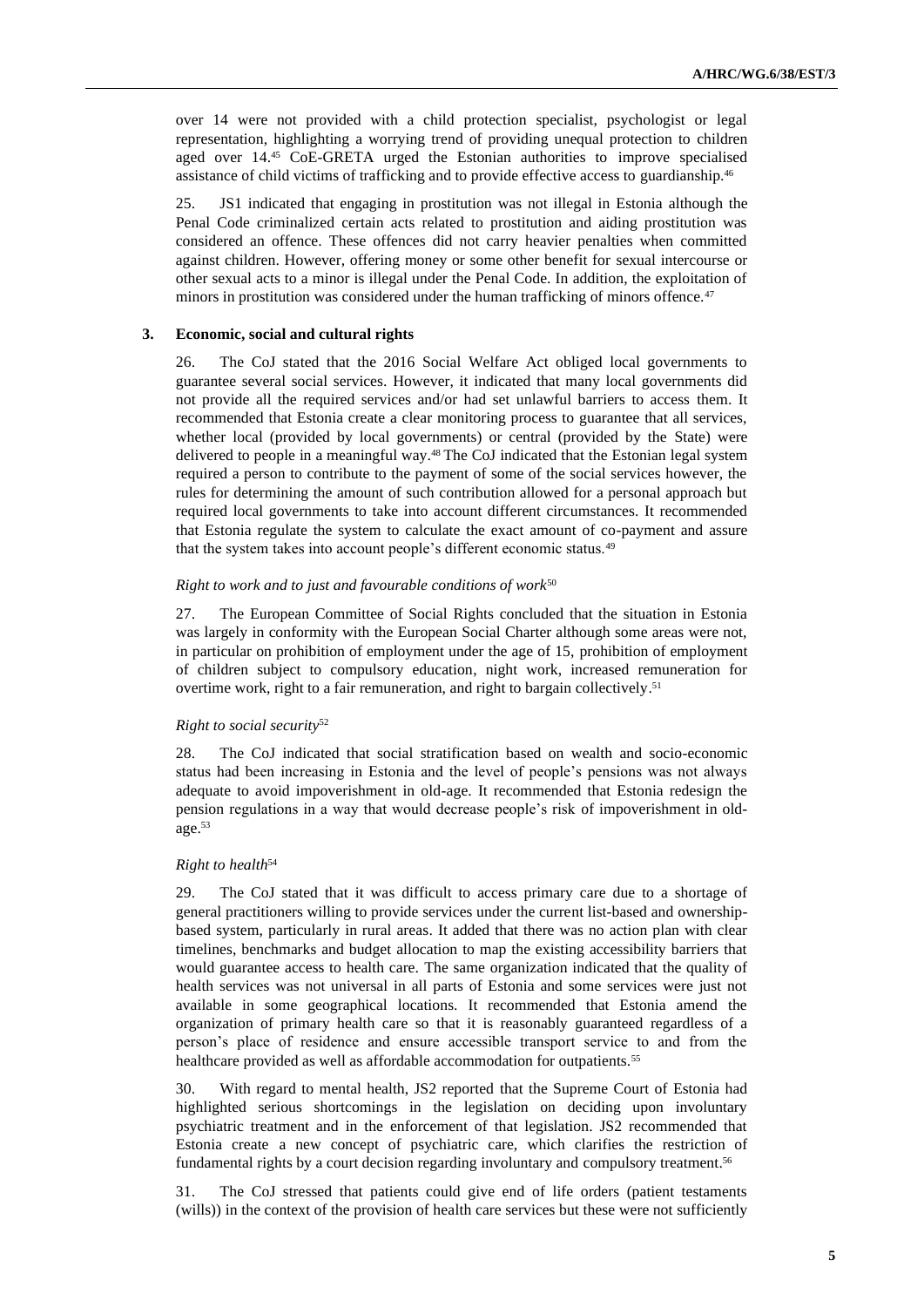regulated and health care professionals could not see them easily and quickly. It recommended to redesign the use of patient testaments in practice.<sup>57</sup>

#### *Right to education*<sup>58</sup>

32. JS2 reported the problem of children with special needs dropping out of school before acquiring basic education and leaving young people out of the labour market or studies after graduating from basic school without continuing their studies or acquiring vocational education. It added that not all children with disabilities were guaranteed a place in kindergarten and the school of residence. JS2 recommended that Estonia consistently allocate resources to create a safe and developmental learning environment for all children and young people, including those with special needs, at all levels of education from kindergarten onwards. 59

33. The CoJ indicated that, although the law requested the services of a special education teacher, a speech therapist, a psychologist and a social educator, these support services were not available in all schools. It recommended that Estonia ensure that schools provide support services according to the real needs of children, increase funding for support services, monitor pre-emptively the quality of how these services are provided and ensure there is a structural support (e.g. working conditions) for specialists who are providing the necessary services. 60

34. The CoJ highlighted the problems existing in providing education to children who stayed with their parents in Estonia on a long-term visa and whose place of residence was not registered in the Estonian Population Register. Pre-school Child Care Institutions Act and the Basic Schools and Upper Secondary Schools Act did not oblige the local government to organise the education of these children. It recommended that Estonia regulate by law the obligation to provide education for children staying in Estonia on a long-term visa and, if necessary, supplement the financing of local governments for students who do not have a residence registration in the Estonian Population Register.<sup>61</sup>

#### **4. Rights of specific persons or groups**

#### $Women^{62}$

35. JS2 reported that the gender pay gap in Estonia was the highest in the EU and even larger for ethnic minorities and women aged 35-44. JS2 added that another cause of the pay gap was a very high gender segregation in the labour market, with women being largely overrepresented in low paid sectors and in lower positions within organisations. JS2 stated that the lack of obligatory childcare provision for children under 1.5 years of age and insufficient availability of flexible and affordable care for other dependent relatives led to slower career progression for women. It recommended to use temporary special measures to advance the achievements of *de facto* gender equality and to increase affordable and quality care options for young children and other dependent relatives.<sup>63</sup> CoE made a similar recommendation. <sup>64</sup> The European Committee of Social Rights concluded that the situation in Estonia was not in conformity with the European Social Charter on the ground that the enforcement of the right to equal pay was not effective, as demonstrated by the persistently high gender pay pap.<sup>65</sup>

36. With regard to violence against women, JS2 indicated that progress had been notable in Estonia, especially regarding developing services for victims. However it reported that, in cases involving sexual assault, the burden of proof was very hard to meet and sentences were lenient. The Penal Code distinguished between rape and compelling a person to engage in sexual intercourse or another act of sexual nature, the latter having a lower penalty. JS2 recommended that Estonia amend the Penal Code, so that the definition of rape encompasses any non-consensual sexual acts, as stipulated in the Istanbul Convention.<sup>66</sup> CoE also called on Estonia to ensure the effective investigation and prosecution of violence against women, by continuing to pursue training for law enforcement and judicial officials, strengthening legal assistance to victims, and considering establishing specialised teams of prosecutors and judges to handle such cases. 67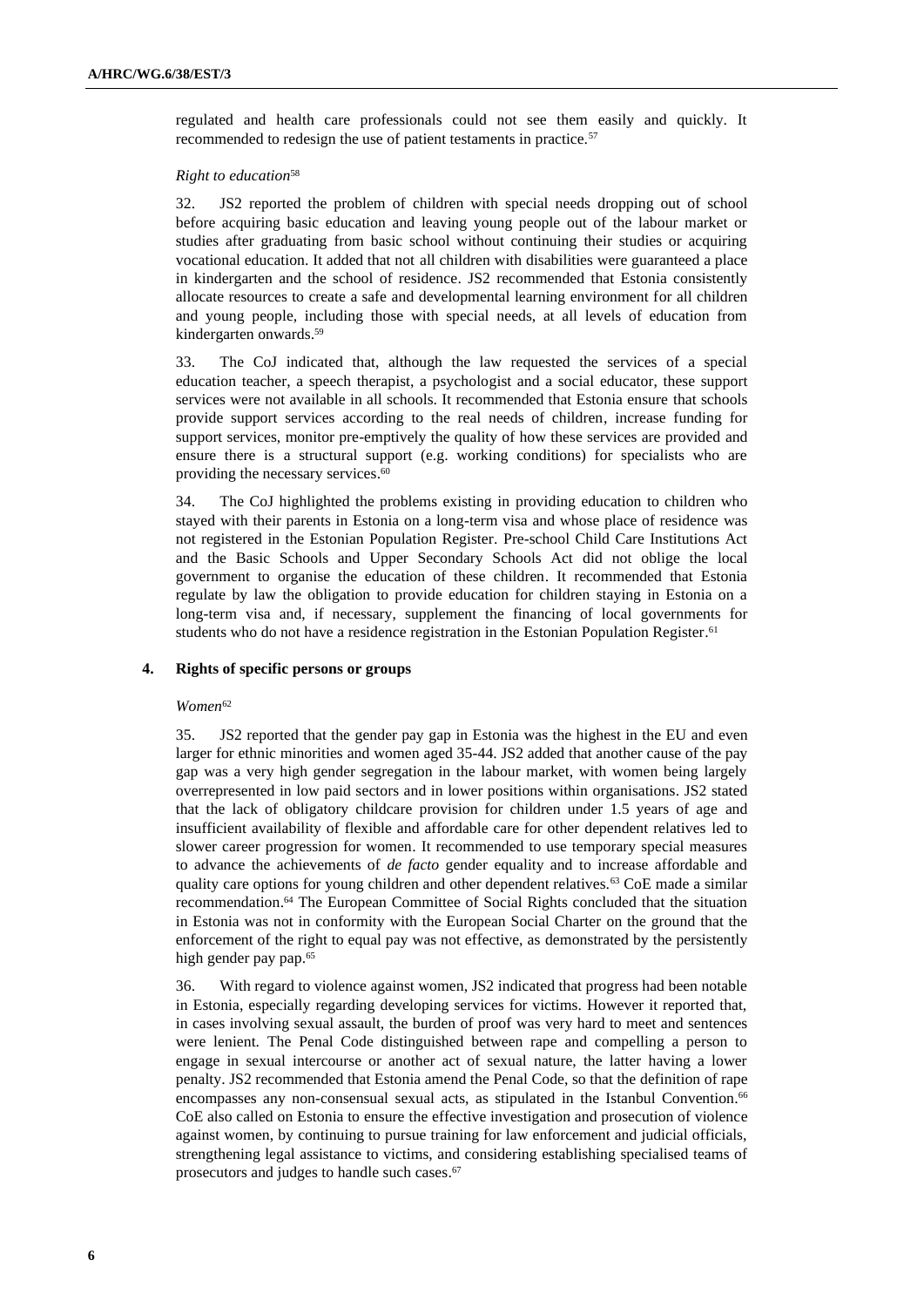#### *Children*<sup>68</sup>

37. JS2 reported Estonia's regional inequalities that made the well-being and coping of households with children dependent on the type of household and the area of residence. It recommended that Estonia reduce the regional disparities and enhance cooperation in the fields of health, social services and education to ensure the availability and quality of support services for children, regardless of the child's place of residence.<sup>69</sup>

38. The CoJ reported the large number of cases concerning the custody of children after a parental separation. It indicated that parents should be offered significantly more opportunities to use counseling and mediation services before going to court. It recommended that Estonia provide parents with information and advice on custody matters and existing counselling opportunities, improve the availability of family counselling and mediation services, as well as provide courts and local governments with information on service providers and funding opportunities. <sup>70</sup> JS2 recommended that Estonia ensure the availability of various counselling, conciliation and therapy services for families with children. 71

39. With regard to sexual exploitation of children, JS1 stated that it appeared to be a lack of in-depth research into this subject in Estonia. JS1 recommended that Estonia conduct a nationwide assessment on the scope and characteristics of all sexual exploitation of children manifestations to develop evidence-based policies and strategies and consider establishing a dedicated mechanism to collect disaggregated data on this abuse. It also recommended that Estonia adopt a specific national action plan to end the sexual exploitation of children or at least make sure to integrate all manifestations of this abuse in the future national action plans pertaining to children's rights. <sup>72</sup> JS1 recommended that Estonia ensure that all relevant professions such as law enforcement, justice staff and social workers receive adequate training on issues related to sexual exploitation of children.<sup>73</sup> JS1 recommended that Estonia amend the Victim Support Act to ensure that children victims of sexual exploitation have access to adequate amounts of compensation.<sup>74</sup>

40. In the area of travel and tourism, JS1 indicated that only nine travel and tour operators with operations in Estonia had signed the Code of Conduct for the Protection of Children from Sexual Exploitation in Travel and Tourism. None of the companies based in Estonia were signatories of the Code.<sup>75</sup> JS1 recommended that Estonia adopt specific legal provisions to criminalise the sexual exploitation of children in travel and tourism.<sup>76</sup>

41. JS1 stated that the minimum age of marriage was set at 18 under article 1 of the Family Law Act. However, the courts may "extend the active legal capacity" of children over 15 in order to allow them to marry. The organization stressed that whilst the Family Law Act did not specify under what conditions the court would do so, the general part of the Civil Code Act stated that active legal capacity of a child aged 15 or over may be extended if it is in the interests of the minor and his/her level of development permits it.<sup>77</sup> JS1 reported that, while forced marriage of a child was not considered as a separate offence under Estonian law, it was considered as such under the human trafficking of minors provision.<sup>78</sup> JS1 recommended that Estonia establish 18 as the legal age for marriage without any possible exception.<sup>79</sup> JS2 also recommended that Estonia change the Family Law Act to ensure the minimum age of marriage is  $18$  years.<sup>80</sup>

42. According to JS1 the age of sexual consent (statutory rape) was set at 14 under the Penal Code and therefore engaging in sexual intercourse or other acts of sexual nature with a child below 14 was punishable by up to five years of imprisonment. In addition there was no provision for a close in age exemption for sexual intercourse under Estonian law.<sup>81</sup> JS1 also indicated that, while the Penal Code stated it was illegal to make a proposal for meeting, conclude an agreement to meet or perform an act preparing the meeting with a child for the purpose of committing a sexual offence, this provision covered all children under 14 but for those between 14 and 18, only those not capable of comprehending the situation would be covered.<sup>82</sup> According to JS1, a similar situation applied in the case of hand over, display or make available pornographic works or reproductions thereof, to children.<sup>83</sup>

43. JS1 indicated that the Estonian legislation did not provide a definition of child sexual abuse materials, therefore leaving ambiguity as to what constituted an offence.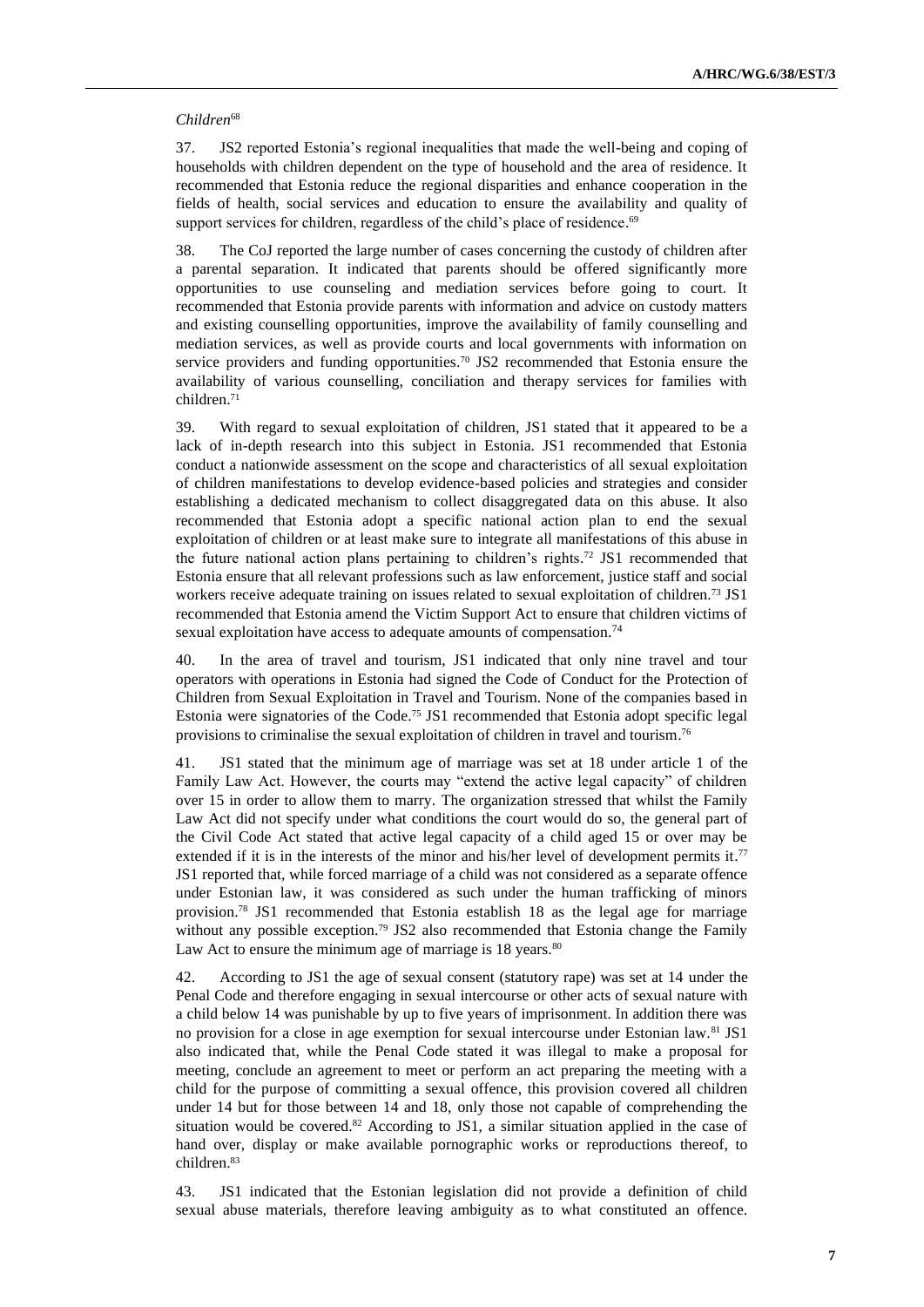Furthermore, prohibited acts related to child sexual abuse materials did not explicitly cover all offences that were committed in an online environment. JS1 recommended that Estonia adopt a definition of child sexual abuse material in line with Article 2(c) of the Optional Protocol to the Convention on the Rights of the Child on sale of children.<sup>84</sup>

44. JS2 indicated a deterioration in mental health and an increase of depression among schoolchildren and recommended that Estonia further strengthen the availability and quality of mental health services, in particular of child psychiatrists, and expand the availability of support services in schools, while ensuring that all professionals working with children are adequately trained to recognise mental health problems. JS2 also recommended that Estonia amend the Mental Health Act so that a minor can turn to a psychiatrist without parental permission and to make efforts to destigmatise mental health problems and the seeking of help. 85

45. On the issue of access to recovery and reintegration, JS1 reported that access to victim support services was guaranteed to children victims under the Victim Support Act, which had a particular focus on victims of human trafficking and sexually abused minors. The Act provided that victims had access to accommodation, catering, health services, psychological assistance, translation and interpretation services and other services necessary for the physical and psycho-social rehabilitation of victims. It added that Estonia had three Children's Houses run by the Social Insurance Board of Estonia. JS1 recommended that Estonia ensure that enough shelters for children victims of sexual exploitation are available, properly funded, staffed by well-trained personnel and able to offer integrated services (psychological, legal, medical, etc.). 86

#### *Persons with disabilities*<sup>87</sup>

46. JS2 reported that the definition of "disability" was narrower in the national legislation that in the Convention on the Rights of Persons with Disabilities. It recommended that Estonia bring the definition of disability in accordance with the mentioned Convention.<sup>88</sup> JS2 also indicated that there was no effective monitoring system for local authorities to offer adequate assistance for the protection of the rights of people with disabilities and no guidelines for hospitals on how to treat patients with disabilities.<sup>89</sup>

47. EU/FRA indicated that Estonia established an accessibility task force composed of several bodies of the State to provide comprehensive policy recommendations to achieve full accessibility by 2035. The task force's report is due in July 2021.<sup>90</sup> The Chancellor of Justice indicated that in Estonia the system that would guarantee full realization of the rights of people with disabilities was not yet fully established. It stressed that in the Equal Treatment Act did not prohibit discrimination on persons with disabilities in accessing the services and supply of goods that were available to the public, including housing. This had created a situation where persons with disabilities lack a legal basis to fight against discrimination by (private) service providers. The same organization also reported that, despite the adoption of the new Building Code and some local strategies, 75% of the schools in Tallinn had major problems with accessibility.<sup>91</sup> JS2 recommended that Estonia improve access to housing for people with disabilities, including social housing.<sup>92</sup>

48. OSCE/ODIHR recommended greater efforts could be made by municipal and election authorities to facilitate voting by persons with disabilities.<sup>93</sup>

49. With regard to access to transport, the Chancellor of Justice stated that trains were well accessible in Estonia but the level of accessibility in other means of transportation depended mainly on the will and awareness of local authorities and/or regional public transport centres. The Public Transport Act did not provide accessibility rules to buses, coaches or other means of transportation. In addition there was no system in place to guarantee the gradual improvement of accessibility to transport.<sup>94</sup> JS2 had a similar concern.<sup>95</sup>

50. With regard to access to information, the Chancellor of Justice indicated that the situation was alarming because of the lack of provision by local authorities of services such as websites accessible to people with disabilities and because people with disabilities using special aids and software may be deprived of the benefits of the e-government and eservices to interact with the State.<sup>96</sup> JS2 indicated that there were no standards on how to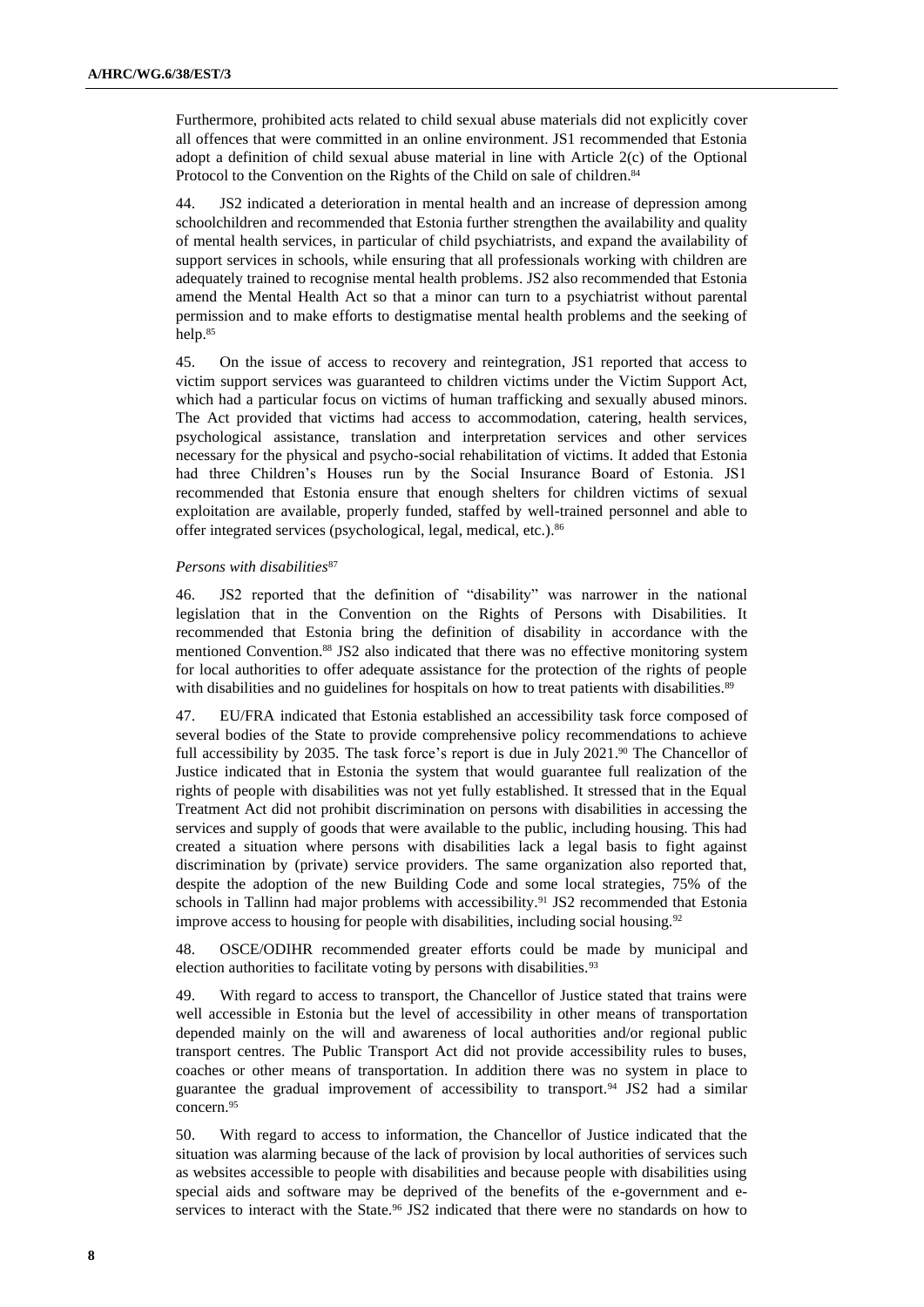offer sign language interpretation services and the availability of such services showed large regional disparities. JS2 recommended that Estonia secure adequate access to sign language interpretation for people with hearing impairments.<sup>97</sup>

#### *Minorities and indigenous peoples*<sup>98</sup>

51. The Council of Europe Commissioner for Human Rights called on member states, including Estonia, to ensure that language policies accommodate diversity, protect minority rights and defuse tensions. It emphasized the need to combat discrimination based on language and mentioned a report on Estonia by the Advisory Committee of the Framework Convention on National Minorities, which deplored the lack of access to public positions for people belonging to minorities because of overly strict language conditions. The Commissioner also emphasised the importance of providing sufficient opportunities to learn the official language.<sup>99</sup> The EU Committee of Ministers adopted a resolution recommending that Estonia ensure that persons belonging to national minorities have the effective possibility to use their minority language in relations with local authorities and monitor the implementation of the requirement of teaching of 60 per cent of the study workload in Estonian in Russian-language secondary schools.<sup>100</sup>

52. OSCE/ODIHR recommended that Estonian authorities enhance their efforts of promoting the participation of persons belonging to national minorities in public and political life, as well as take steps to further increase the naturalization rate among persons with "undetermined citizenship", with a view to granting them full suffrage rights.<sup>101</sup>

53. The Chancellor of Justice indicated that schools and kindergartens for Russianspeaking and Estonian-speaking children were still operating side by side yet underlined that there were some problems in educational institutions that taught predominantly in Russian and that this could impact children's right to education. It recommended that Estonia ensure that children who are studying in schools that teach predominantly in Russian have equal access to education and career opportunities. 102

#### *Migrants, refugees, asylum seekers and internally displaced persons*<sup>103</sup>

54. JS2 indicated that Estonia had an extremely restrictive policy towards resettlement programmes. Under the second migration plan, Government agreed to resettle 80 people, but it received only 7 people and, as of 2019, the Government did not accept mandatory refugee quotas. In addition, the practice of pecuniary punishment of asylum seekers for irregular border crossings continued. JS2 recommended that Estonia participate in resettlement and relocation programmes for asylum seekers and end the punishment of asylum seekers for irregular border crossings, to ensure immediate access for them to asylum system at border crossing points and to improve access to legal aid for asylum seekers. 104

#### *Stateless persons*<sup>105</sup>

55. The European Council Committee of Ministers issued a resolution (CM/ResCMN(2016)15) on the implementation of the Framework Convention for the Protection of National Minorities that recommended Estonia to continue with efforts to further reduce the number of persons without citizenship by facilitating access to citizenship for long-term residents. 106

#### *Notes*

|                                | <sup>1</sup> The stakeholders listed below have contributed information for this summary; the full texts of all |
|--------------------------------|-----------------------------------------------------------------------------------------------------------------|
|                                | original submissions are available at: www.ohchr.org. (One asterisk denotes a national human rights             |
| institution with "A" status).  |                                                                                                                 |
| Civil society                  |                                                                                                                 |
| <i>Individual submissions:</i> |                                                                                                                 |
| COJ                            | Chancellor of Justice, Tallin (Estonia);                                                                        |
| <b>CPTI</b>                    | Conscience and Peace Tax International, Geneva (Switzerland):                                                   |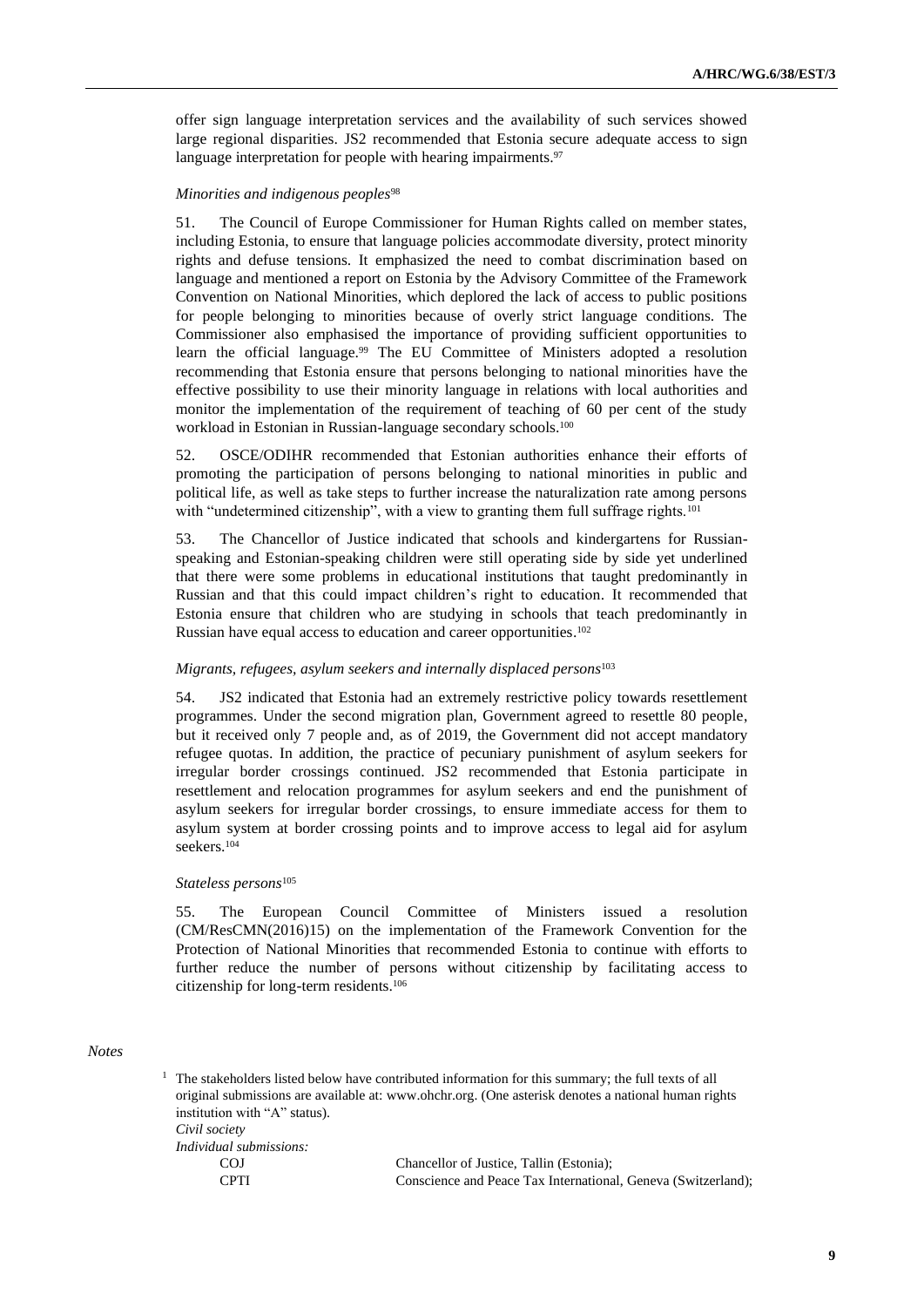| <b>ECLJ</b><br>EU/FRA                       | European Centre for Law and Justice, Strasbourg (France);<br>European Union Agency for Fundamental Rights, Vienna<br>(Austria).                                                                                                                                                                                                                                                                     |
|---------------------------------------------|-----------------------------------------------------------------------------------------------------------------------------------------------------------------------------------------------------------------------------------------------------------------------------------------------------------------------------------------------------------------------------------------------------|
| Joint submissions:                          |                                                                                                                                                                                                                                                                                                                                                                                                     |
| JS 1                                        | Joint submission 1 submitted by: Estonian Sexual Health<br>Association and ECPAT International, Bangkok (Thailand);                                                                                                                                                                                                                                                                                 |
| JS <sub>2</sub>                             | Joint submission 2 submitted by: Equal Treatment Network<br>in Estonia (Estonian Human Rights Centre) composed of the<br>Estonian Human Rights Centre, the Estonian Union for Child<br>Welfare, the Estonian Centre of Disabled Persons, Oma Tuba<br>NGO, the Estonian LGBT Association, the Estonian Vegan<br>Association, the Estonian National Youth Council and the<br>Estonian Student Unions. |
| Regional intergovernmental organization(s): |                                                                                                                                                                                                                                                                                                                                                                                                     |
| CoE                                         | The Council of Europe, Strasbourg (France);<br>Attachments:                                                                                                                                                                                                                                                                                                                                         |
| <b>OSCE-ODIHR</b>                           | Organization for Security and Cooperation in Europe/Office of<br>Democratic Institutions and Human Rights, Warsaw (Poland).                                                                                                                                                                                                                                                                         |
| $\overline{\mathbf{c}}$                     | The following abbreviations are used in UPR documents:                                                                                                                                                                                                                                                                                                                                              |
| <b>ICERD</b>                                | International Convention on the Elimination of All Forms of                                                                                                                                                                                                                                                                                                                                         |
|                                             | Racial Discrimination;                                                                                                                                                                                                                                                                                                                                                                              |
| <b>ICESCR</b>                               | International Covenant on Economic, Social and Cultural<br>Rights;                                                                                                                                                                                                                                                                                                                                  |
| OP-ICESCR                                   | Optional Protocol to ICESCR;                                                                                                                                                                                                                                                                                                                                                                        |
| <b>ICCPR</b>                                | International Covenant on Civil and Political Rights;                                                                                                                                                                                                                                                                                                                                               |
| <b>ICCPR-OP1</b>                            | Optional Protocol to ICCPR;                                                                                                                                                                                                                                                                                                                                                                         |
| <b>ICCPR-OP2</b>                            | Second Optional Protocol to ICCPR, aiming at the abolition of<br>the death penalty;                                                                                                                                                                                                                                                                                                                 |
| <b>CEDAW</b>                                | Convention on the Elimination of All Forms of Discrimination<br>against Women;                                                                                                                                                                                                                                                                                                                      |
| <b>OP-CEDAW</b>                             | Optional Protocol to CEDAW;                                                                                                                                                                                                                                                                                                                                                                         |
| <b>CAT</b>                                  | Convention against Torture and Other Cruel, Inhuman or<br>Degrading Treatment or Punishment;                                                                                                                                                                                                                                                                                                        |
| OP-CAT                                      | Optional Protocol to CAT;                                                                                                                                                                                                                                                                                                                                                                           |
| <b>CRC</b>                                  | Convention on the Rights of the Child;                                                                                                                                                                                                                                                                                                                                                              |
| OP-CRC-AC                                   | Optional Protocol to CRC on the involvement of children in<br>armed conflict;                                                                                                                                                                                                                                                                                                                       |
| OP-CRC-SC                                   | Optional Protocol to CRC on the sale of children, child<br>prostitution and child pornography;                                                                                                                                                                                                                                                                                                      |
| OP-CRC-IC                                   | Optional Protocol to CRC on a communications procedure;                                                                                                                                                                                                                                                                                                                                             |
| <b>ICRMW</b>                                | International Convention on the Protection of the Rights of All<br>Migrant Workers and Members of Their Families;                                                                                                                                                                                                                                                                                   |
| <b>CRPD</b>                                 | Convention on the Rights of Persons with Disabilities;                                                                                                                                                                                                                                                                                                                                              |
| OP-CRPD                                     | Optional Protocol to CRPD;                                                                                                                                                                                                                                                                                                                                                                          |
| <b>ICPPED</b>                               | International Convention for the Protection of All Persons<br>from Enforced Disappearance.                                                                                                                                                                                                                                                                                                          |
| COJ p. 2.                                   | For relevant recommendations see A/HRC/32/7 paras. 121.1-121.14, 122.44-22.45, 123.1-123.21.                                                                                                                                                                                                                                                                                                        |

 $5$  COJ p. 5 and JS1 p. 9.

 $6$  CoE p. 2.

<sup>7</sup> CoE CPT report [https://rm.coe.int/168098db93.](https://rm.coe.int/168098db93)

<sup>8</sup> For relevant recommendations see A/HRC/32/7, paras. 122.15–122.37, 123.22–123.24.

<sup>9</sup> <https://ganhri.org/membership/> see also https://nhri.ohchr.org/EN/Documents/Status%20Accreditation%20Chart%20as%20of%2020%2001% 202021.pdf.

<sup>10</sup> CoE p. 3.

<sup>11</sup> EU/FRA p. 7.

<sup>12</sup> For relevant recommendations see A/HRC/32/7, paras. 122.36–122.37, 122.46–122.49, 122.55– 122.67, 122.73–122.82, 122.85, 123.25, 123.28–123.34, 123.36–123.40.

<sup>13</sup> JS2 paras. 3-5.

<sup>14</sup> COJ p. 2 and JS2 paras 3-5.

<sup>15</sup> JS2 para. 12 and 13.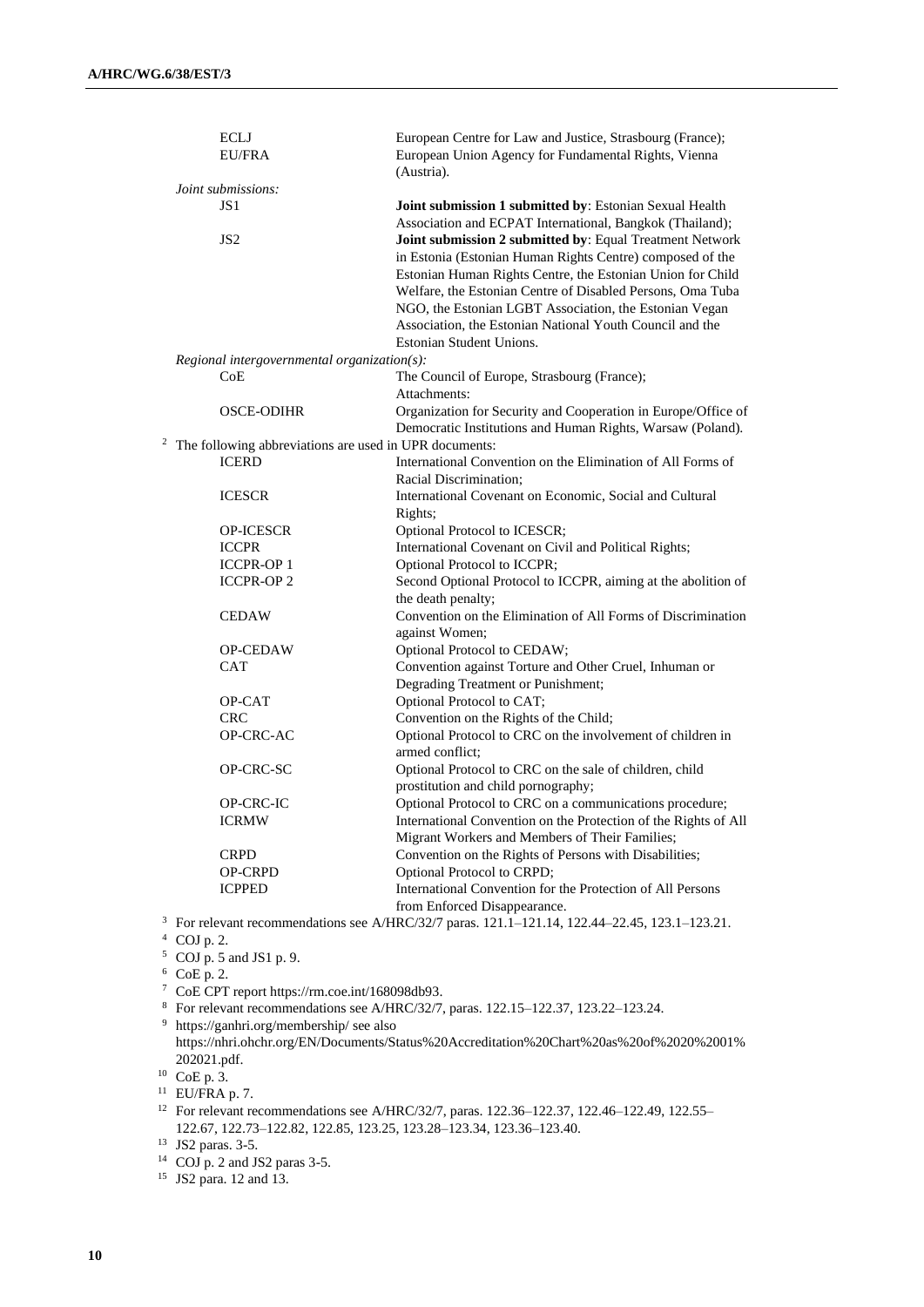- OSCE/ODIHR para. 7.
- JS2 para. 37.
- JS2 paras. 40 and 42.
- JS2 paras. 38 and 42.
- EU/FRA p. 3.
- <sup>21</sup> For relevant recommendations see A/HRC/32/7, paras. 122.83-122.84, 122.105-122.107, 123.43.
- EU/FRA pp. 8 and 9.
- <sup>23</sup> <https://www.coe.int/en/web/cpt/estonia> and<https://rm.coe.int/168098db93> p. 4.
- <sup>24</sup> For relevant recommendations see A/HRC/32/7, para. 122.104.
- EU/FRA p. 4 and 5.
- COJ p. 5.
- EU/FRA p. 4.
- JS1 para. 51.
- JS2 para. 56.
- [https://rm.coe.int/fifth-evaluation-round-preventing-corruption-and-promoting-integrity](https://rm.coe.int/fifth-evaluation-round-preventing-corruption-and-promoting-integrity-i/1680900551)[i/1680900551.](https://rm.coe.int/fifth-evaluation-round-preventing-corruption-and-promoting-integrity-i/1680900551)
- For relevant recommendations see A/HRC/32/7, paras. 122.61, 122.63–122.64, 122.66, 122.68– 122.70, 122.72, 122.114, 123.47–123.49.
- JS2 paras. 9-11.
- EU/FRA p. 9 and JS2 paras. 1 and 2.
- JS2 paras. 1 and 2.
- JS2 paras. 6-8.
- CPTI paras. 6, 7, 14 and 19.
- For relevant recommendations see A/HRC/32/7, paras. 122.98–122.103, 123.42.
- [https://rm.coe.int/greta-2018-6-fgr-est-en/16808b292c.](https://rm.coe.int/greta-2018-6-fgr-est-en/16808b292c)
- ECLJ para. 4.
- JS1. Para 11.
- ECLJ para. 12.
- [https://rm.coe.int/greta-2018-6-fgr-est-en/16808b292c.](https://rm.coe.int/greta-2018-6-fgr-est-en/16808b292c)
- [https://rm.coe.int/greta-2018-6-fgr-est-en/16808b292c.](https://rm.coe.int/greta-2018-6-fgr-est-en/16808b292c)
- JS1 para. 12.
- JS1 para. 52.
- [https://rm.coe.int/greta-2018-6-fgr-est-en/16808b292c.](https://rm.coe.int/greta-2018-6-fgr-est-en/16808b292c)
- JS1. paras. 20 and 21.
- COJ p. 1.
- COJ p. 1.
- For relevant recommendations see A/HRC/32/7, paras. 122.43, 122.50–122.52, 122.5–122.57.
- <https://rm.coe.int/rapport-est-en/16809cfba8> p. 6. and
- [https://www.sm.ee/sites/default/files/sotsiaalharta\\_jareldused\\_2018\\_eng.pdf.](https://www.sm.ee/sites/default/files/sotsiaalharta_jareldused_2018_eng.pdf)
- For relevant recommendations see A/HRC/32/7, paras. 122.43, 122.108.
- COJ p. 1.
- For relevant recommendations see A/HRC/32/7, para. 122.123.
- COJ p. 3.
- JS2 paras. 26 and 35.
- COJ pp. 3 and 4.
- For relevant recommendations see A/HRC/32/7, paras. 122.109–122.113.
- JS2 paras. 50 and 56.
- COJ p. 4.
- COJ pp. 4 and 5.
- For relevant recommendations see A/HRC/32/7, paras. 122.85–122.95, 123.41.
- JS2 paras. 16 and 20.
- CoE p. 2.
- [https://www.sm.ee/sites/default/files/sotsiaalharta\\_jareldused\\_2018\\_eng.pdf.](https://www.sm.ee/sites/default/files/sotsiaalharta_jareldused_2018_eng.pdf) p. 13.
- JS2 paras. 17 and 20.
- CoE pp. 2 and 3.
- For relevant recommendations see A/HRC/32/7, paras. 122.39–122.42, 122.86, 122.96–122.97, 122.110–122.112, 123.54.
- JS2 paras. 45 and 56.
- COJ p. 5.
- JS2 para. 56.
- JS1 p. 10.
- JS1 p. 15.